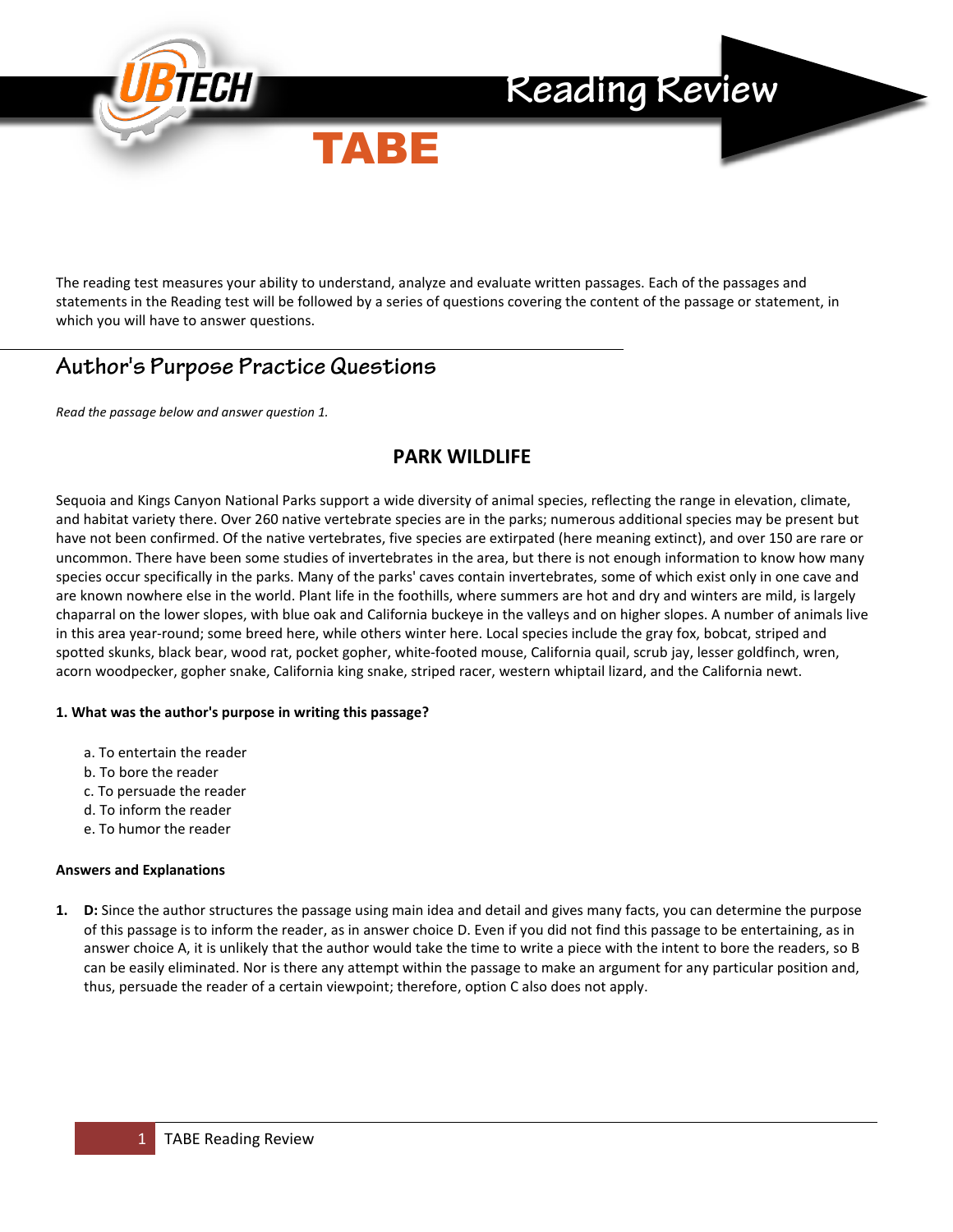## **CALIFORNIA GRAPES**

Grapes are one of the oldest cultivated fruits. Hieroglyphics show that Egyptians were involved in grape and wine production. Also, the early Romans were known to have developed many grape varieties.

Grapes have been grown in California for more than 200 years. The tradition of viticulture (growing grapes) began in 1769 when Spanish friars established missions throughout California. Then the boom in grapes planted for eating arose in the early 1800s. William Wolfskill, founder of California's citrus industry, planted the first table grape vineyard in 1839 near Los Angeles.

By the 1850s, the United States had officially acquired California from Mexico, and 80,000 gold prospectors had moved to the region. A few of these had the foresight to realize that there was money in grapes as well as in gold.

Today California wine, table grapes, and raisins are all important agricultural commodities, with approximately 700,000 acres planted in vineyards. About 85% of California's table grape production is in the southern San Joaquin Valley region, with the Coachella Valley region accounting for most of the remaining production.

### **2. The author most likely wrote this passage to:**

- a. Entertain the reader
- b. Persuade the reader
- c. Humor the reader
- d. Inform the reader
- e. Sway the reader

### **Answers and Explanations**

**2. D:** Since the author structures the passage using chronological order and gives many facts and details, you can quickly determine that the purpose of this passage is to inform the reader, as in answer choice D. Even if you did not find this passage to be entertaining, as in answer choice A, it is unlikely that the author would take the time to write a piece with the intent to bore the readers, so B can be easily eliminated. Nor is there any attempt within the passage to make an argument for any particular position and, thus, persuade the reader of a certain viewpoint; therefore, option C also does not apply.

# **Reading Comprehension Practice Questions**

In the sixteenth century, an age of great marine and terrestrial exploration, Ferdinand Magellan led the first expedition to sail around the world. As a young Portuguese noble, he served the king of Portugal, but he became involved in the quagmire of political intrigue at court and lost the king's favor. After he was dismissed from service to the king of Portugal, he offered to serve the future Emperor Charles V of Spain.

A papal decree of 1493 had assigned all land in the New World west of 50 degrees W longitude to Spain and all the land east of that line to Portugal. Magellan offered to prove that the East Indies fell under Spanish authority. On September 20, 1519, Magellan set sail from Spain with five ships. More than a year later, one of these ships was exploring the topography of South America in search of a water route across the continent. This ship sank, but the remaining four ships searched along the southern peninsula of South America. Finally they found the passage they sought near a latitude of 50 degrees S. Magellan named this passage the Strait of All Saints, but today we know it as the Strait of Magellan.

One ship deserted while in this passage and returned to Spain, so fewer sailors were privileged to gaze at that first panorama of the Pacific Ocean. Those who remained crossed the meridian we now call the International Date Line in the early spring of 1521 after ninety-eight days on the Pacific Ocean. During those long days at sea, many of Magellan's men died of starvation and disease.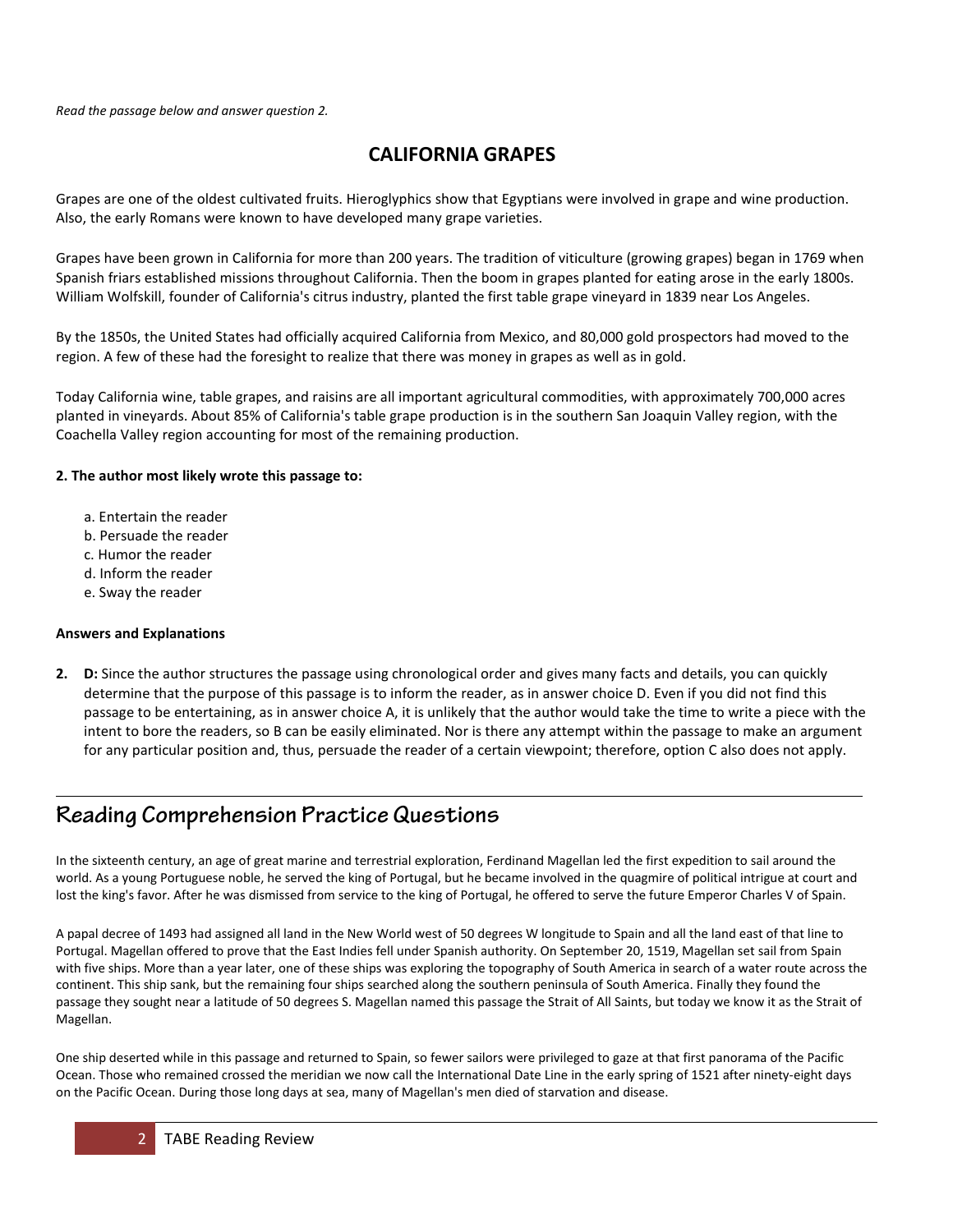Later Magellan became involved in an insular conflict in the Philippines and was killed in a tribal battle. Only one ship and seventeen sailors under the command of the Basque navigator Elcano survived to complete the westward journey to Spain and thus prove once and for all that the world is round, with no precipice at the edge.

1. The sixteenth century was an age of great exploration.

- A. cosmic
- B. land
- C. mental
- D. common man
- E. none of the above

2. Magellan lost the favor of the king of Portugal when he became involved in a political \_\_\_\_.

- A. entanglement
- B. discussion
- C. negotiation
- D. problems
- E. none of the above

3. The Pope divided New World lands between Spain and Portugal according to their location on one side or the other of an imaginary geographical line 50 degrees west of Greenwich that extends in a direction.

|                                                                 | υ.    |
|-----------------------------------------------------------------|-------|
| A. north and south                                              | Е.    |
| B. crosswise                                                    |       |
| C. easterly                                                     | Answe |
| D. south east                                                   |       |
| E. north and west                                               | 1. B  |
|                                                                 | 2. A  |
|                                                                 | 3.A   |
| 4. One of Magellan's ships explored the cof South America for a | 4. C  |
| passage across the continent.                                   | 5.C   |
|                                                                 | 6. B  |
| A. coastline                                                    | 7. A  |
| B. mountain range                                               |       |
| C. physical features                                            |       |
|                                                                 |       |

- D. islands
- E. none of the above

# **Reading Main Idea Practice Questions**

Americans have always been interested in their Presidents' wives. Many First Ladies have been remembered because of the ways they have influenced their husbands. Other First Ladies have made the history books on their own.

At least two First Ladies, Bess Truman and Lady Bird Johnson, made it their business to send signals during their husbands' speeches. When Lady Bird Johnson thought her husband was talking too long, she wrote a note and sent it up to the platform. It read, "It's time to stop!" And he did. Once Bess Truman didn't like what her husband was saying on television, so she phoned him and said," If you can't talk more politely than that in public, you come right home."

Abigail Fillmore and Eliza Johnson actually taught their husbands, Millard Fillmore and Andrew Johnson, the thirteenth and seventeenth Presidents. A schoolteacher, Abigail eventually married her pupil, Millard. When Eliza Johnson married Andrew, he could not read or write, so she taught him herself.

5. Four of the ships sought a passage along a southern  $\_\_\_$ .

- A. coast
- B. inland
- C. body of land with water on three sides
- D. border
- E. answer not available
- 6. The passage was found near 50 degrees S of \_\_\_\_.
	- A. Greenwich
	- B. The equator
	- C. Spain
	- D. Portugal
	- E. Madrid

7. In the spring of 1521, the ships crossed the now called the International Date Line.

A. imaginary circle passing through the poles B. Imaginary line parallel to the equator C. area land mass answer not found in article

r Key